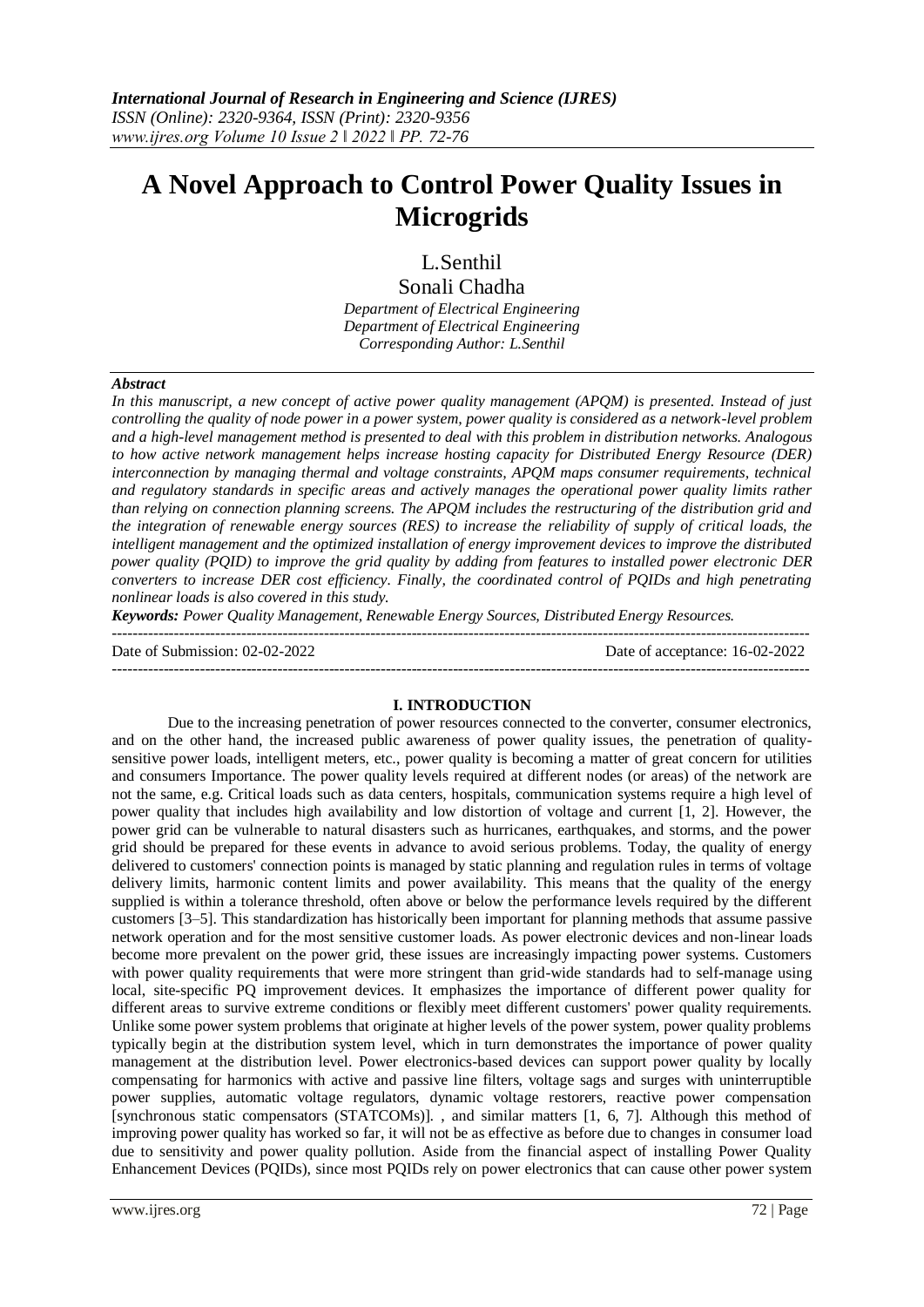stability and protection issues, adding unique devices to improve zonal power quality is not enough. seem to be the best solution [8]. Instead, using newer technologies to actively manage devices to improve and degrade power quality would be an alternative to adding power electronics-based devices to the power system. The concept of smart grids facilitates the introduction of flexibility, resiliency, improved power quality and the integration of renewable energy sources (RES) into traditional power systems. These goals could be achieved through modern measurement and monitoring devices, fast and accurate communication systems, new renewable energy control methods based on power electronics, and distributed or centralized management systems [9]. This article introduces several solutions to this problem, including new ideas on power quality management. These solutions include the distributed and optimized installation of active or passive PQIDs based on a fundamental and harmonic analysis of the power flow [10], using different control methods to optimize the output/input power quality in the power electronics converters [11-15]. improve and maintain ancillary services from power electronics based distributed generation units to operate as PQIDs and to actively control and manage high penetration non-linear loads such as 3 .

# **II. CONCEPT DEFINITION**

Figure 1 shows the current power grid, where a mix of different types of loads and consumers have different power quality requirements that are supplied by the same power supply and therefore experience the same level of power quality. As power electronic devices and non-linear loads become more prevalent on these grids, these issues will have a greater impact on consumers, either through higher costs or lower power quality levels. On the other hand, power electronics based devices can support power quality by locally compensating for harmonics, voltage sags and swells, reactive power compensation and similar problems, but as already mentioned, this may not be the best solution (Fig. 1). Starting from the distribution level, a coordinated control method could be applied to high intruding non-linear loads such as EVSE or HP. This coordinated control, in contrast to previously proposed intelligent load management methods for EVSEs, which focused on voltage and demand management [16], takes into account the power quality limitations in the control of the mentioned units. A general explanation of coordinated EVSE control is shown in Fig. 2. The Active Power Quality Management (APQM) concept, shown in Fig. 3, combines a set of planning and management tools to provide different levels of power quality. to different customers, with minimum costs and maximum reliability. At the device level, there are a few



**Fig. 1 . Today's power system with new power quality challenges**



**Fig. 2 . Sample power system with coordinated EVSE management**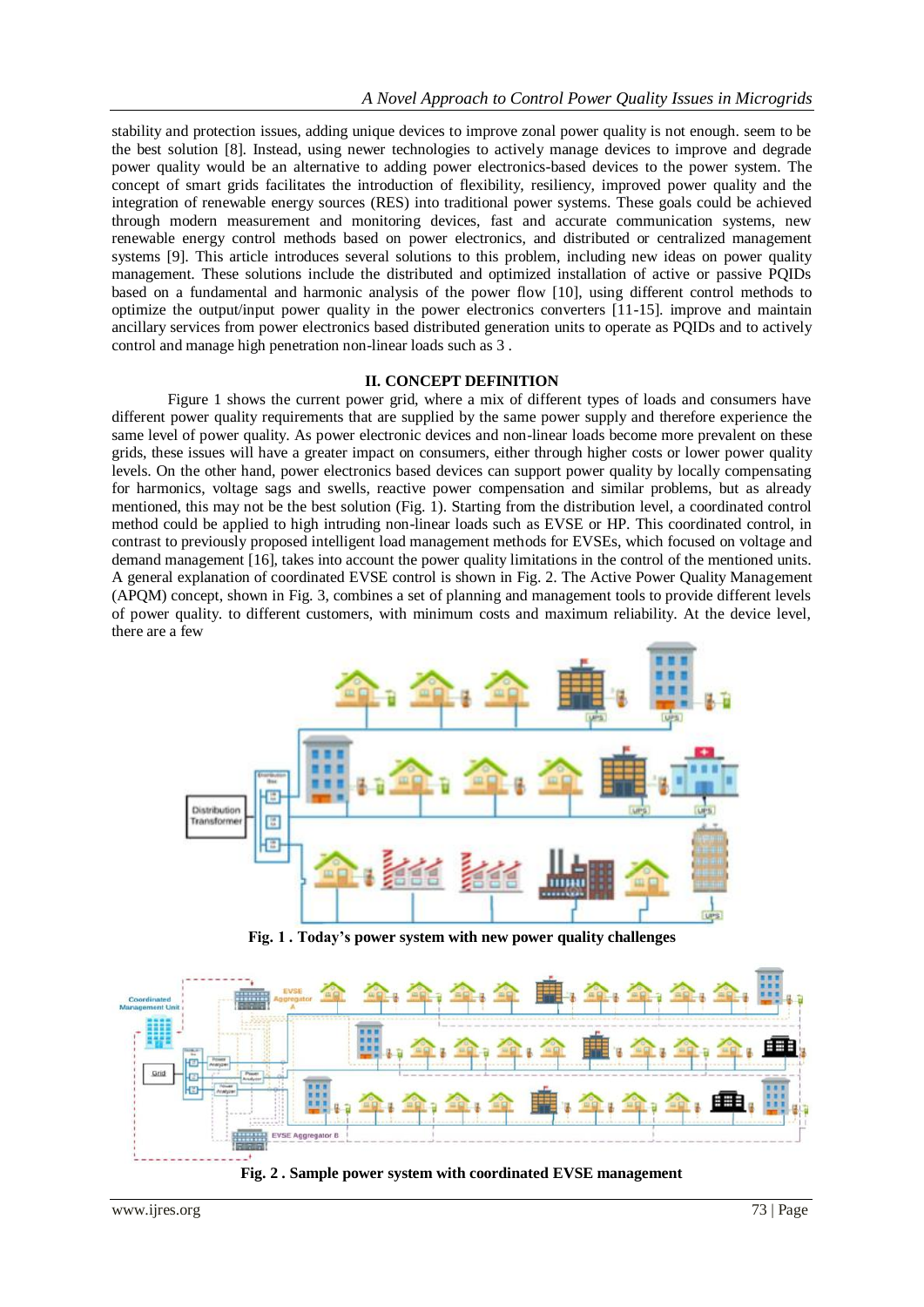

**Fig. 3 . Sample power system with APQM concept applied**

Solutions to maintain the required power quality, such as minimizing the output/input distortion of power electronic devices, new control methods are applied to new converter topologies. Passive filters are among the less expensive PQIDs, but may not be as effective as they could be when used in isolation. A combination of passive, active and hybrid filters helps to suppress harmonics and compensate for distortion locally. Recently, the idea of using Distributed Energy Resource (DER) converters for auxiliary services has been introduced and deployed to support the power system by local harmonic compensation [17]. With the cost of information and communication technologies falling and the proliferation of metering and control capabilities, power quality planning and operational paradigms need to be revised to ensure they are optimal for today's network demands. Not only are new solutions available to improve power quality, e.g. smart impedances, electric springs or multifunctional decentralized generation units [18, 19], but thanks to measurement and control, a variable and actively controlled level of power quality could be provided to meet the specific needs of customers within a grid area. In a world of increasing loads and DERs connected to converters, it is questionable whether it is cost-effective to actively monitor and manage power quality compared to passive operation governed by device regulations and thresholds. Therefore, APQM could use planning and management tools to coordinate highly distorted loads, such as B. charging stations for electric vehicles (EV) and HPs, ensure that the power quality levels of specific areas are kept within defined limits.

# **III. METHODOLOGY OF APQM**

The APQM, as shown in Fig. 3, uses existing and new power quality improvement solutions to improve the power quality of electrical systems in a cost-effective manner. As can be seen in

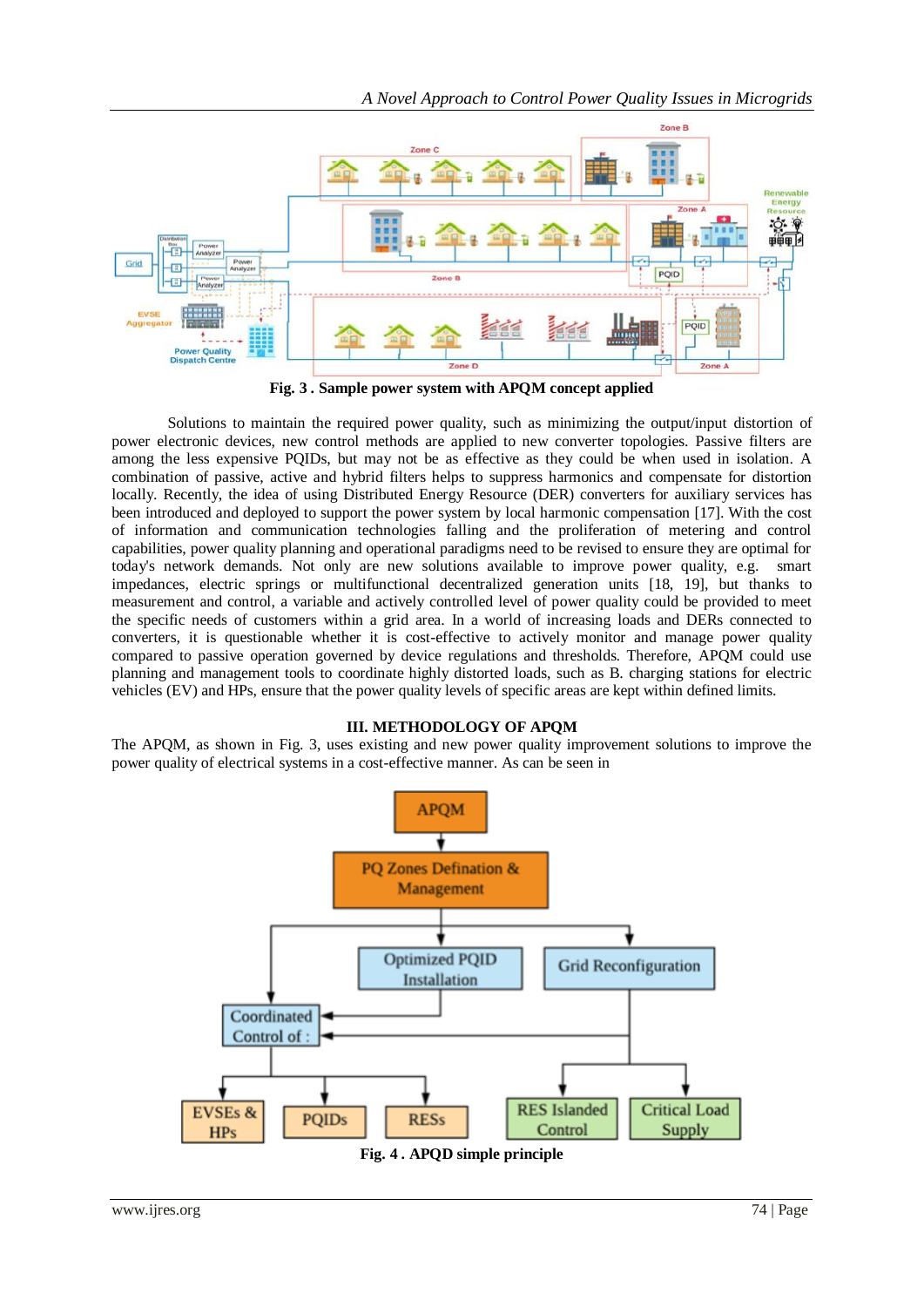Figure. 4, the solutions in APQM include various steps summarized as follows:

† Customer and zone assignment of required power quality levels assigned by design and engineering teams.

† Coordinated management of influence loads (e.g. non-linear or unbalanced loads such as EVSE), PQID and RES with ancillary services.

† Active control and optimization of local/zonal PQIDs.

- † Prioritize serving critical and sensitive loads during emergencies by reconfiguring the network.
- † Proactive islanding of operational areas during grid instability and low power quality events.

#### **3.1 Power quality zones definition**

Different areas of the electrical system require different power qualities, e.g. The electrical quality required for a hospital is not the same as for an industrial area. Power quality can be managed more flexibly in an area network to satisfy individual customers. By defining different power quality zones within electrical systems, the focus on improving power quality in areas with critical loads is significantly increased, while for other areas an acceptable level of power quality is achieved and costs are kept within reasonable bounds. Power quality levels would be defined based on power availability, voltage and frequency stability, voltage and power distortion, and resilience to natural disasters of any kind.

# **3.2 Coordinated control of EVSEs, PQIDs, and RESs**

Coordinated management of non-linear loads such as EVSEs or HPs is a planning and active management tool to support the proliferation of EVSEs before the nominal level of grid harmonic stress is reached. Similar to the EV smart charging scenario, this method manages the charging processes in an area and has a two-way communication system with the EVSEs to read their data and send the signals needed for coordinated operation. The main benefit of this EVSE-coordinated management is to integrate energy quality concerns into the optimized management. The concept of coordinated EVSE management was presented in Fig. 2, which could be applied to any example network, even with different EVSE aggregators.

# **3.3 Optimised local PQID installation**

Mapping the locations of impacting loads facilitates implementation of power quality design decisions when necessary. If there is enough information about the distribution of the type of load, this provides good support for local management of power quality problems. Active monitoring and optimization of local zonal PQIDs improves device performance and maximizes efficiency through aggregated PQID management.

# **3.4 Grid reconfiguration and RES ancillary services**

In this concept, DERs based on power electronics would have a great influence to increase the reliability of the power supply as well as provide power quality improvement services as an ancillary service. Any unused capacitance of the converters could be used as active power filters to locally compensate for current/voltage distortions. During emergencies and outages, DER converters can act as grid-forming converters, powering critical loads with high priority and supporting black/grey start of the power grid. All layers mentioned are controlled by a central controller, which does not replace the local controller, but supports the definition of different power quality zones in the distribution network. This concept gives the power system design team more flexibility to address today's power quality issues. As in Fig. 3. Different solutions can be applied to each zone to improve the power quality individually without affecting the power quality of other zones. Existing PQIDs will continue to work. In order to meet the power quality requirement of the specified area, the only difference would be the additional overall control of the power quality dispatch unit.

# **IV. CONCLUSION**

This article introduces the concept of APQM in distribution networks. In order to have a power grid with multiple levels of power quality, it is essential to have a management unit (distribution) that exercises coordinated control over high-penetration non-linear loads, PQIDs, RES, as well as power supply to critical loads through reconfiguration of the power grid. In this way, a hierarchical control approach is applied to manage the power quality in the distribution network. This hierarchy starts at the lower levels with the coordinated control of loads and PQIDs and ends with the high-level control via the central power quality management that guarantees different levels of power quality to satisfy different customers according to their requirements.

#### **REFERENCES**

- [1]. 'IEEE Standard for Qualification of Class 1E Static Battery Chargers, Inverters, and Uninterruptible Power Supply Systems for Nuclear Power Generating Stations', IEEE std 650-2017 (revision of IEEE std 650-2006), 2018, pp. 1–61
- [2]. Naderi, Y., Hosseini, S. H., Ghassem Zadeh, S., et al.: 'An overview of power quality enhancement techniques applied to distributed generation in electrical distribution networks', Renew. Sust. Energy Rev., 2018, 93, pp. 201–214
- [3]. 'IEEE Recommended Practice and Requirements for Harmonic Control in Electric Power Systems Redline', IEEE std 519–2014 (revision of IEEE std 519-1992) - redline, 2014, pp. 1–213
- [4]. EN, B.: '50160: voltage characteristics of electricity supplied by public distribution systems', British Standards Institution, 2000